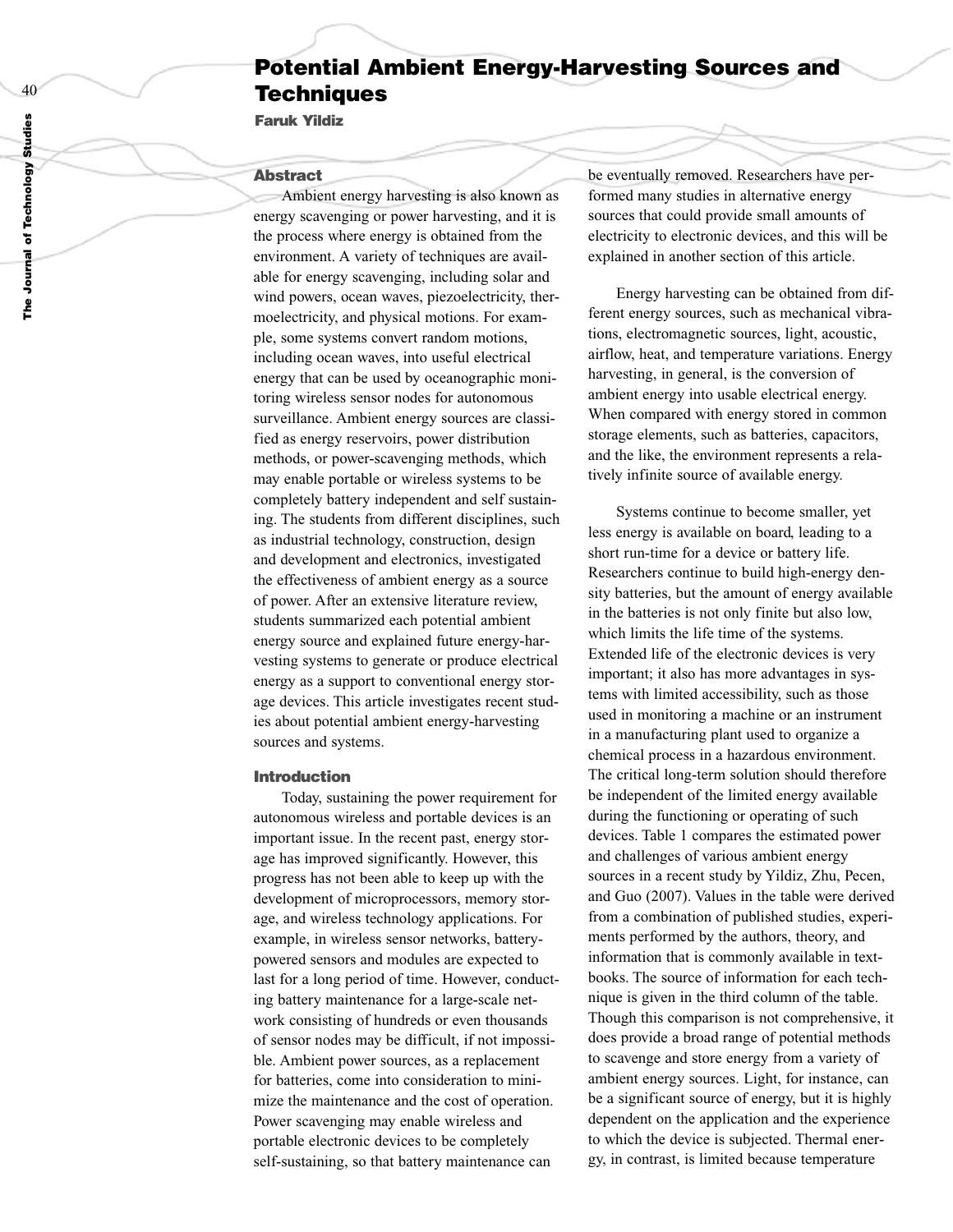differences across a chip are typically low. Vibration energy is a moderate source, but again, it is dependent on the particular application, as cited by Torres and Rincon-Mora (2005).

• Human Body: Mechanical and thermal (heat variations) energy can be generated from a human or animal body by actions such as walking and running;

| <b>Energy Source</b>           | <b>Power Density &amp; Performance</b>                    | <b>Source of Information</b>                            |  |
|--------------------------------|-----------------------------------------------------------|---------------------------------------------------------|--|
| <b>Acoustic Noise</b>          | 0.003 $\mu$ W/cm3 @ 75Db<br>0.96 $μW/cm3$ ( $@$ 100Db     | (Rabaey, Ammer, Da Silva Jr,<br>Patel, & Roundy, 2000)  |  |
| Temperature Variation          | $10 \mu W/cm3$                                            | (Roundy, Steingart, Fréchette,<br>Wright, Rabaey, 2004) |  |
| Ambient Radio Frequency        | $1 \mu W/cm2$                                             | (Yeatman, 2004)                                         |  |
| Ambient Light                  | 100 mW/cm2 (direct sun)<br>100 W/cm2 (illuminated office) | Available                                               |  |
| Thermoelectric                 | 60 W/cm2                                                  | (Stevens, 1999)                                         |  |
| Vibration<br>(micro generator) | 4 W/cm3 (human motion—Hz)<br>800 W/cm3 (machines—kHz)     | (Mitcheson, Green, Yeatman,<br>& Holmes, 2004)          |  |
| Vibrations (Piezoelectric)     | $200 \mu W/cm3$                                           | (Roundy, Wright, & Pister, 2002)                        |  |
| Airflow                        | $1 \mu W/cm2$                                             | (Holmes, 2004)                                          |  |
| Push buttons                   | 50 J/N                                                    | (Paradiso & Feldmeier, 2001)                            |  |
| Shoe Inserts                   | 330 µW/cm2                                                | (Shenck & Paradiso, $2001$ )                            |  |
| Hand generators                | 30 W/kg                                                   | (Starner & Paradiso, 2004)                              |  |
| Heel strike                    | 7 W/cm2                                                   | (Yaglioglu, 2002)<br>(Shenck $&$ Paradiso, 2001)        |  |

# **Table 1. Comparison of Power Density of Energy Harvesting Methods**

### *Ambient Energy Sources*

Ambient energy harvesting, also known as energy scavenging or power harvesting, is the process where energy is obtained and converted from the environment and stored for use in electronics applications. Usually this term is applied to energy harvesting for low power and small autonomous devices, such as wireless sensor networks, and portable electronic equipments. A variety of sources are available for energy scavenging, including solar power, ocean waves, piezoelectricity, thermoelectricity, and physical motions (acti ve/passi ve human power). For example, some systems convert random motions, including ocean waves, into useful electrical energy that can be used by oceanographic monitoring wireless sensor nodes for autonomous surveillance.

The literature review shows that no single power source is sufficient for all applications, and that the selection of energy sources must be considered according to the application charac teristics. Before going into details, a general overview of ambient energy sources are presented, and summarized the resources according to their characteristics:

- Natural Energy: Wind, water flow, ocean waves, and solar energy can provide limitless energy availability from the environment;
- Mechanical Energy: Vibrations from machines, mechanical stress, strain from high-pressure motors, manufacturing machines, and waste rotations can be captured and used as ambient mechanical energy sources;
- Thermal Energy: Waste heat energy variations from furnaces, heaters, and friction sources;
- Light Energy: This source can be divided into two categories of energy: indoor room light and outdoor sunlight energy. Light energy can be captured via photo sensors, photo diodes, and solar photovoltaic (PV) panels; and
- Electromagnetic Energy: Inductors, coils, and transformers can be considered as ambient energy sources, depending on how much energy is needed for the application.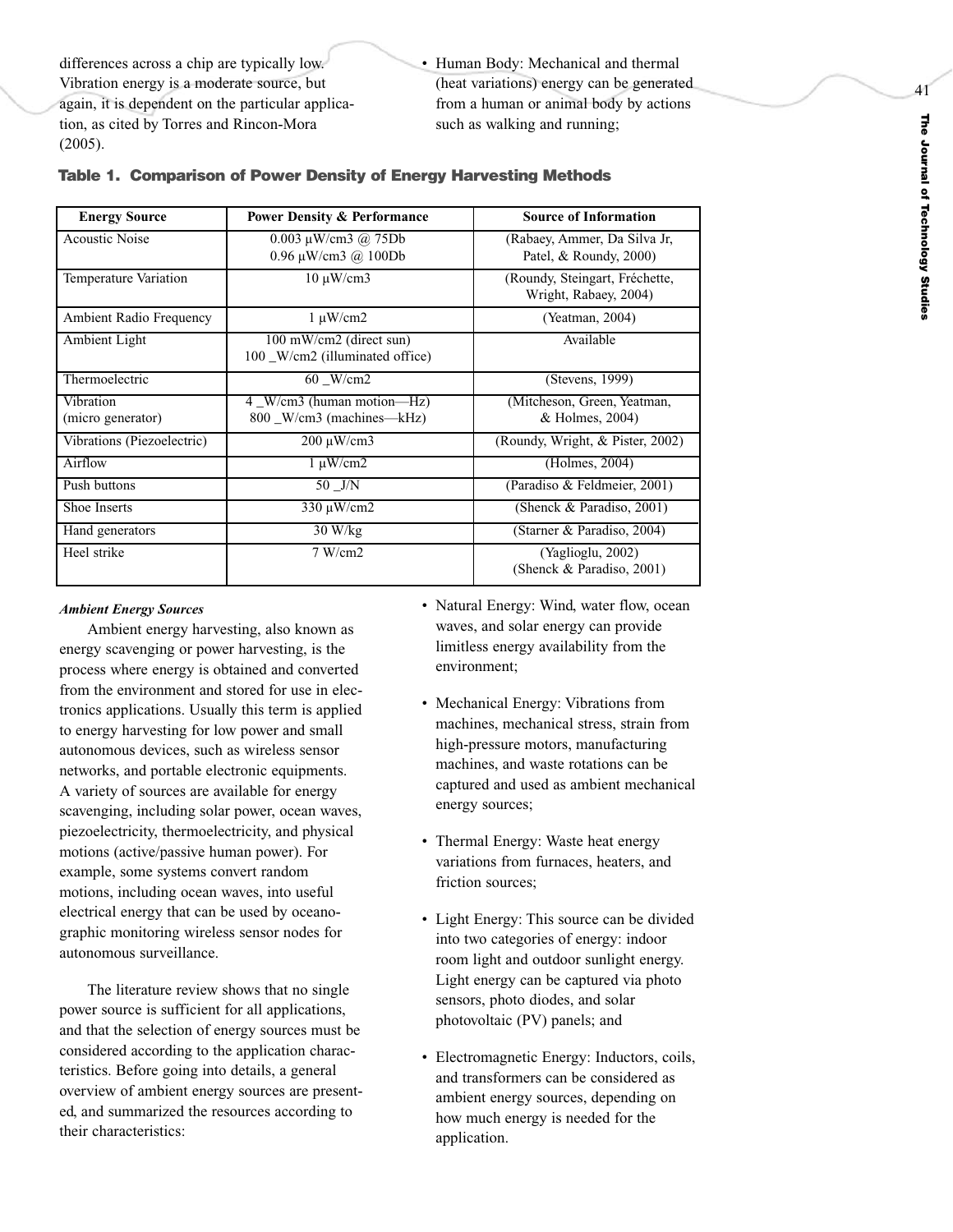Additionally, chemical and biological sources and radiation can be considered ambient energy sources. Figure 1 shows a block diagram of general ambient energy-harvesting systems. The first row shows the energy-harvesting sources. Actual implementation and tools are employed to harvest the energy from the source are illustrated in the second row. The third row shows the energy-harvesting techniques from each source. The research efforts are employed by the above listed sources to explore in general how practical devices that extract power from ambient energy sources are. A broad review of the literature of potential energy-scavenging methods has been carried out by the authors. The result of this literature review is categorized for each source, and follows in the next few sections of this paper.

intended to power the electronic system of a mouse device, such as the ultra low power RF transmitter and microcontroller. The experimental results of the study showed that the mouse only needed 2.2mW energy to operate. The total energy captured using an energy-harvesting system was bigger than 3mW, which was enough for the wireless mouse operations in a transmit range of one meter.

Another example of mechanical energy harvesting is an electrets-based electrostatic micro generator, which was proposed by Sterken, Fiorini, Baert, Puers, and Borghs (2003). In this system, a micro machined electrostatic converter consisted of a vibration sensitive variable capacitor polarized by an electret. A general multi domain model was built and analyzed in the



**Figure 1. Ambient Energy Systems**

# **Mechanical Energy Harvesting**

An example of electric power generation using rotational movement is the self-powered, battery-less, cordless wheel computer mouse cited by Mikami, Tetsuro, Masahiko, Hiroko (2005). The system is called Soc and is designed as an ultra low power wireless interface for short-range data communication as a wireless battery-less mouse. The system was designed uniquely to capture rotational movements by the help of the mouse ball to generate and harvest electric power. The electric generator is powered through exploiting rolling energy by dragging the mouse. The energy-harvesting system was

same study, and it showed that power generation capabilities up to  $50\mu\text{w}$  for a  $0.1\text{cm}^2$  surface area were attainable.

#### *Mechanical Vibrations*

Indoor operating environments may have reliable and constant mechanical vibration sources for ambient energy scavenging. For example, indoor machinery sensors may have plentiful mechanical vibration energy that can be monitored and used reliably. Vibration energyharvesting devices can be either electromechanical or piezoelectric. Electromechanical harvesting devices, however, are more commonly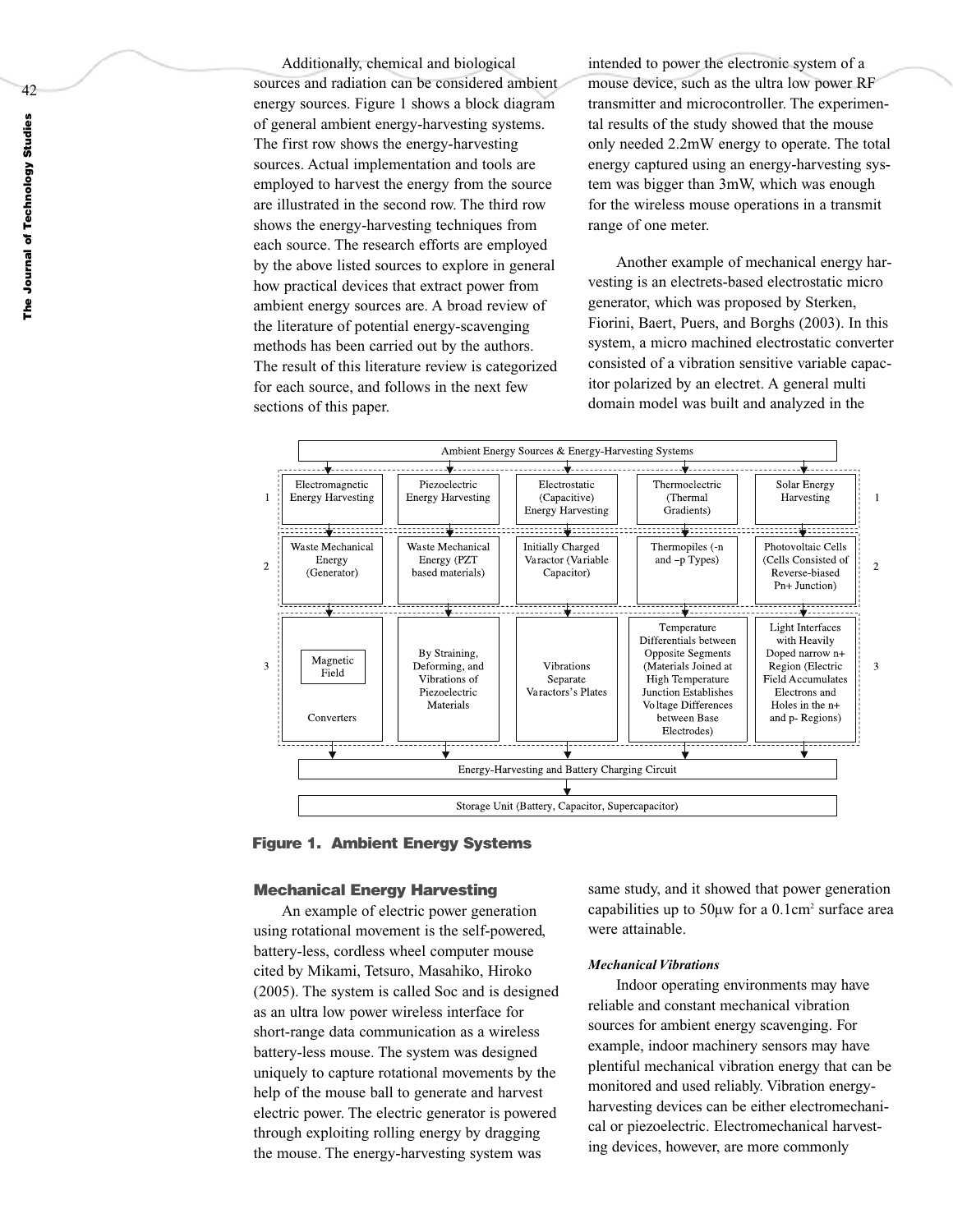researched and used. Roundy, Wright, and Rabaey (2004) reported that energy withdrawal from vibrations could be based on the movement of a spring-mounted mass relative to its support frame. Mechanical acceleration is produced by vibrations that, in turn, cause the mass component to move and oscillate. This relative dislocation causes opposing frictional and damping forces to be applied against the mass, thereby reducing and eventually extinguishing the oscillations. The damping force energy can be converted into electrical energy via an electric field (electrostatic), magnetic field (electromagnetic), or strain on a piezoelectric material. These energy conversion schemes can be extended and explained under the three listed subjects because the nature of the conversion types differs even if the energy source is vibration. In the section below, the main differences of the three sources are discussed.

#### *Electromagnetic*

This technique uses a magnetic field to con vert mechanical energy to electrical energy (Amirtharajah & Chandrakasan, 1998). A coil attached to the oscillating mass is made to pass through a magnetic field, which is established by a stationary magnet, to produce electric ener gy. The coil travels through a varying amount of magnetic flux, inducing a voltage according to Faraday's law. The induced voltage is inherently small and therefore must be increased to become a viable source of energy. (Kulah & Najafi, 2004). Techniques to increase the induced voltage include using a transformer, increasing the number of turns of the coil, or increasing the permanent magnetic field (Torres & Rincón-Mora, 2005). However, each of these parameters is limited by the size constraints of the microchip as well as its material properties.

#### *Piezoelectric*

This method alters mechanical energy into electrical energy by straining a piezoelectric material (Sodano, Inman, & Park, 2004). Strain or deformation of a piezoelectric material causes charge separation across the device, producing an electric field and consequently a voltage drop proportional to the stress applied. The oscillating system is typically a cantilever beam structure with a mass at the unattached end of the lever, which provides higher strain for a given input force (Roundy & Wright, 2004). The voltage produced varies with time and strain, effectively producing an irregular AC signal on the average. Piezoelectric energy conversion produces

relatively higher voltage and power density levels than the electromagnetic system. Moreover, piezoelectricity has the ability of some elements, such as crystals and some types of ceramics, to generate an electric potential from a mechanical stress (Skoog, Holler, & Crouch, 2006). This process takes the form of separation of electric charge within a crystal lattice. If the piezoelectric material is not short circuited, the applied mechanical stress induces a voltage across the material. There are many applications based on piezoelectric materials, one of which is the electric cigarette lighter. In this system, pushing the button causes a spring-loaded hammer to hit a piezoelectric crystal, and the voltage that is produced injects the gas slowly as the current jumps across a small spark gap. Following the same idea, portable sparkers used to light gas grills, gas stoves, and a variety of gas burners have built-in piezoelectric based ignition systems.

#### *Electrostatic (Capacitive)*

This method depends on the variable capacitance of vibration-dependent varactors. (Meninger, Mur-Miranda, Amirtharajah, Chandrakasan, & Lang, 2001). A varactor, or variable capacitor, which is initially charged, will separate its plates by vibrations; in this way, mechanical energy is transformed into electrical energy. Constant voltage or constant current achieves the conversion through two different mechanisms. For example, the voltage across a variable capacitor is kept steady as its capacitance alters after a primary charge. As a result, the plates split and the capacitance is reduced, until the charge is driven out of the device. The driven energy then can be stored in an energy pool or used to charge a battery, generating the needed voltage source. The most striking feature of this method is its IC-compatible nature, given that MEMS (Micro-electromechanical system) variable capacitors are fabricated through relatively well-known silicon micro-machining techniques. This scheme produces higher and more practical output voltage levels than the electromagnetic method, with moderate power density.

In a study conducted to test the feasibility and reliability of the different ambient vibration energy sources by Marzencki (2005), three different vibration energy sources (electrostatic, electromagnetic, and piezoelectric) were investi gated and compared according to their complexity, energy density, size, and encountered problems. The study is summarized in Table 2.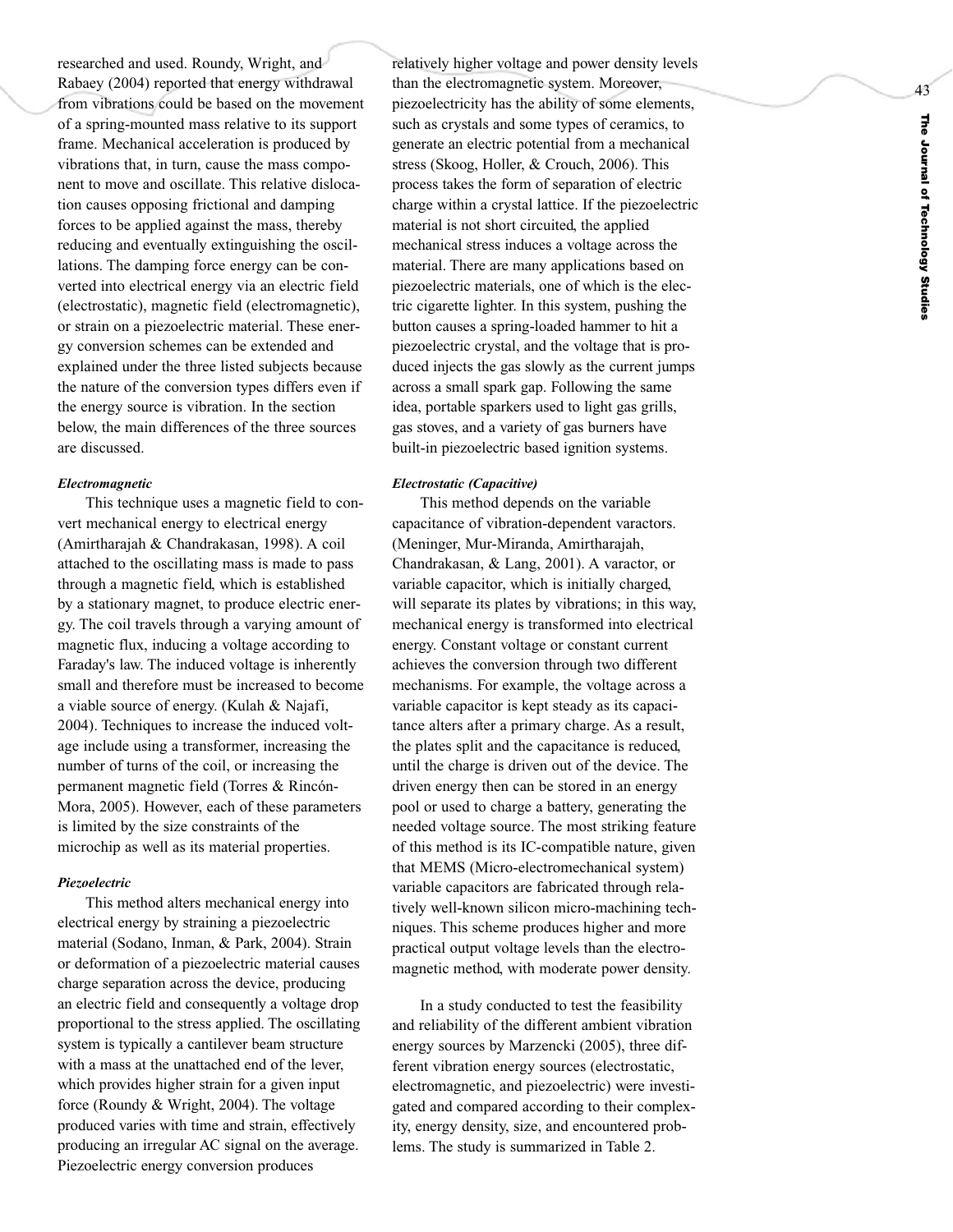|                            | Electrostatic                                         | Electromagnetic             | Piezoelectric          |
|----------------------------|-------------------------------------------------------|-----------------------------|------------------------|
| Complexity of process flow | Low                                                   | Very High                   | High                   |
| Energy density             | $4 \text{ mJ cm-3}$                                   | 24.8 mJ cm-3                | 35.4 mJ cm-3           |
| Current size               | Integrated                                            | Macro                       | Macro                  |
| Problems                   | Very high voltage and need<br>of adding charge source | Very low output<br>voltages | Low output<br>voltages |

#### *Thermal (Thermoelectric) Energy Harvesting*

Thermal gradients in the environment are directly converted to electrical energy through the Seebeck (thermoelectric) effect, as reported by Disalvo (1999) and Rowe (1999). Temperature changes between opposite segments of a conducting material result in heat flow and consequently charge flow since mobile, high-energy carriers diffuse from high to low concentration regions. Thermopiles consisting of n- and p-type materials electrically joined at the high-temperature junction are therefore con structed, allowing heat flow to carry the dominant charge carriers of each material to the low temperature end, establishing in the process a voltage difference across the base electrodes. The generated voltage and power is relative to the temperature differential and the Seebeck coefficient of the thermoelectric materials. Large thermal gradients are essential to produce practical voltage and power levels (Roundy, Wright, & Rabaey, 2004). However, temperature differences greater than 10°C are rare in a micro system, so consequently such systems generate low voltage and power levels. Moreover, naturally occurring temperature variations also can provide a means by which energy can be scavenged from the environment with high temperature. Stordeur and Stark (1997) have demonstrated a thermoelectric micro device, which is capable of converting 15 \_W/cm <sup>3</sup> from 10 °C temperature gradients. Although this is promising and, with the improvement of thermoelectric research, could eventually result in more than 15 \_W/cm 3 , situations in which there is a static 10 °C temperature difference within 1 cm<sup>3</sup> are, however, very rare, and assume no losses in the conversion of power to electricity.

One of the latest designs of thermoelectric energy harvester is the thermoelectric generator (TEG) designed and introduced by Pacific Northwest National Laboratory (2007). This new thermoelectric generator is used to convert environmental (ambient) thermal energy into electric po wer for a variety of applications that

necessitates low power use. This thermoelectric energy harvester includes an assembly of very small and thin thermocouples in a unique configuration that can exploit very small  $(>2^{\circ}C)$ temperature variations that are occurring naturally in the environment of the application such as ground to air, water to air, or skin to air interfaces. The body of the TEG consisted of reliable and stable components that provided maintenance free, continuous power for the lifetime of the application claimed by the manufacturer. Depending on the temperature range, the TEG's electrical output can be changed from a fe w micro watts to hundreds of milliwatts and more by modifying the design. Applications of this energy-harvesting design are diverse, including automotive performance monitoring, homeland and military security surveillance, biomedicine, and wilderness and agricultural management. It is also documented that the thermoelectric energy harvester may be appropriate for many other stand-alone, low-power applications, depending on the nature of the application.

In addition to PNNL's patent-pending thermoelectric generator, Applied Digital Solutions Corporation has developed and presented a thermoelectric generator as a commercial product (PNNL, 2007). This thermoelectric generator is capable of producing 40mw of po wer from 5 ∞C temperature variations using a device that is 0.5 cm <sup>2</sup> in area and a few millimeters thick (Pescovitz, 2002). This device generates about 1V output voltage, which can be enough for low- power electronic applications. Moreover, the thermal-expansion-actuated piezoelectric generator has also been proposed as a method to convert power from ambient temperature gradients to electricity by Thomas, Clark and Clark (2005).

#### *Pyroelectricity Energy Harvesting*

The "pyroelectric effect" converts temperature changes into electrical voltage or current (Lang, 2005). Pyroelectricity is the capability of certain materials to generate an electrical potential when they are either heated or cooled. As a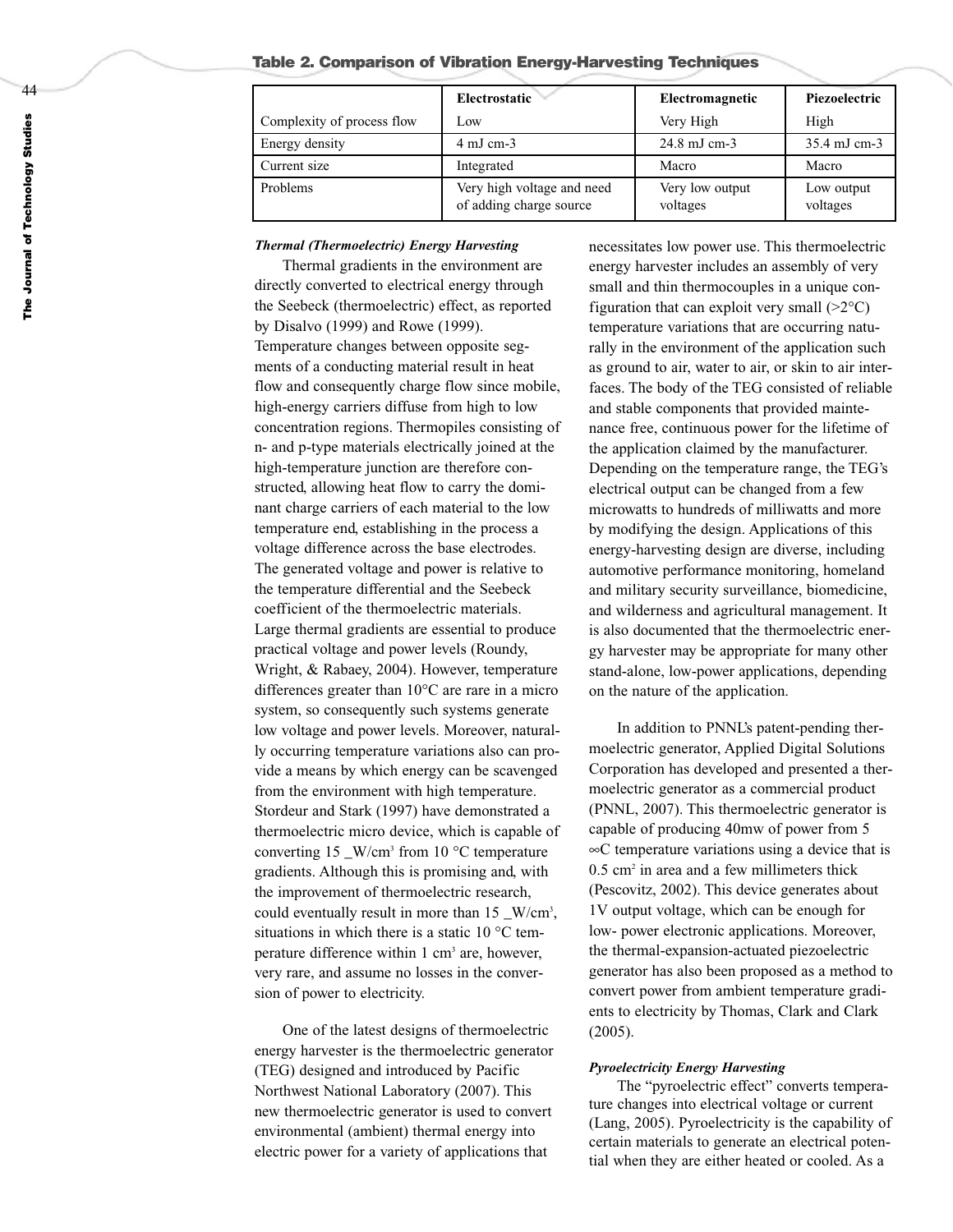45 **Studies**<br>Studies<br>Studies **The Journal** <u>ዒ</u> **Technology**

result of the temperature change, positive and negative charges move to opposite ends through migration (polarized) and thus, an electrical potential is established. Pryroelectric energyharvesting applications require inputs with time variances which results in small power outputs in energy-scavenging applications. One of the main advantages that pyroelectric energy har vesting has over thermoelectric energy harvesting is that most of the pyroelectric materials or elements are stable up to 1200 ∞C or more. Stability allows energy harvesting even from high temperature sources with increasing thermodynamic efficiency.

# *Light Energy (Solar Energy) Harvesting*

A photovoltaic cell has the capability of converting light energy into electrical energy (Kasap, 2001; Raffaelle, Underwood, Scheiman, Cowen, Jenkins, Hepp, Harris, & Wilt, 2000). Each cell consists of a reverse biased pn+ junction, in which the light crosses with the heavily conservative and narrow n+ region. Photons where the light energy exists are absorbed within the depletion region, generating electron-hole pairs. The built-in electric field of the junction immediately separates each pair, accumulating electrons and holes in the n+ and p regions, respecti vely, establishing an open circuit voltage. With a load connected, accumulated electrons travel through the load and recombine with holes at the p-side, generating a photocurrent that is directly proportional to the light intensity and independent of the cell voltage. Several research efforts, have been conducted so far have demonstrated that photovoltaic cells can produce sufficient power to maintain a micro system. Moreover, a three-dimensional diode structure constructed on absorbent silicon substrate helps increase efficiency by significantly increasing the exposed internal surface area of the device (Sun, Kherani, Hirschman, Gadeken, & Fauchet, 2005). Overall, photovoltaic energy conversion is a well-known integrated circuit compatible technology that offers higher power output levels, when compared with the other energy-harvesting mechanisms. Nevertheless, its power output is strongly dependent on environmental conditions; in other words, varying light intensity.

#### *Acoustic Noise*

Acoustic noise is the result of the pressure w aves produced by a vibration source. A human ear detects and translates pressure w aves into electrical signals. Generally a sinusoidal wave is referred to as a tone, a combination of se veral

tones is called a sound, and an irregular vibration is referred to as noise. Hertz (Hz) is the unit of sound frequency; 1 Hz equals 1 cycle, or one vibration, per second. The human ear can perceive frequencies between 20 Hz and 20 000 Hz. Acoustic power and acoustic pressure are types of acoustic noise. Acoustic power is the total amount of sound energy radiated by a sound source over a given period of time, and it is usually expressed in Watts. For acoustic pressure, the reference is the hearing threshold of the human ear, which is taken as 20 microPa. The unit of measure used to express these relative sound levels is the Bel or decibel (1 Bel equals 10 decibels). The Bel and decibel are logarithmic values that are better suited to represent a wide range of measurements than linear values (Rogers, Manwell, & Wright, 2002).

Rare research attempts have been made of harvesting acoustic noise from an environment where the noise level is high and continuous, to transfer it into electrical energy. For example, a research team at the University of Florida examined acoustic energy conversion. They reported analysis of strain energy conversion using a flyback converter circuit (Horowitz et al. 2002). The output of a vibrating PZT piezoceramic beam is connected to an AC to DC flyback con verter, which is estimated to provide greater than 80 percent conversion efficiency at an input power of 1 mW and 75% efficiency at an input power of 200 µW (Kasyap, Lim, et al. 2002). It was finalized that there is far too insufficient amount of po wer available from acoustic noise to be of use in the scenario being investigated, except for very rare environments with extremely high noise levels.

#### *Human Po wer*

Researchers have been working on many projects to generate electricity from active/passive human power, such as exploiting, cranking, shaking, squeezing, spinning, pushing, pumping, and pulling (Starner & Paradiso, 2004). For example some types of flashlights were powered with wind-up generators in the early 20th century (US patent 1,184,056, 1916). Later versions of these devices, such as wind-up cell phone chargers and radios, became available in the commercial market. For instance, Freeplay's (a commercial company) wind-up radios make 60 turns in one minute of cranking, which allows storing of 500 Joules of energy in a spring. The spring system dri ves a magnetic generator and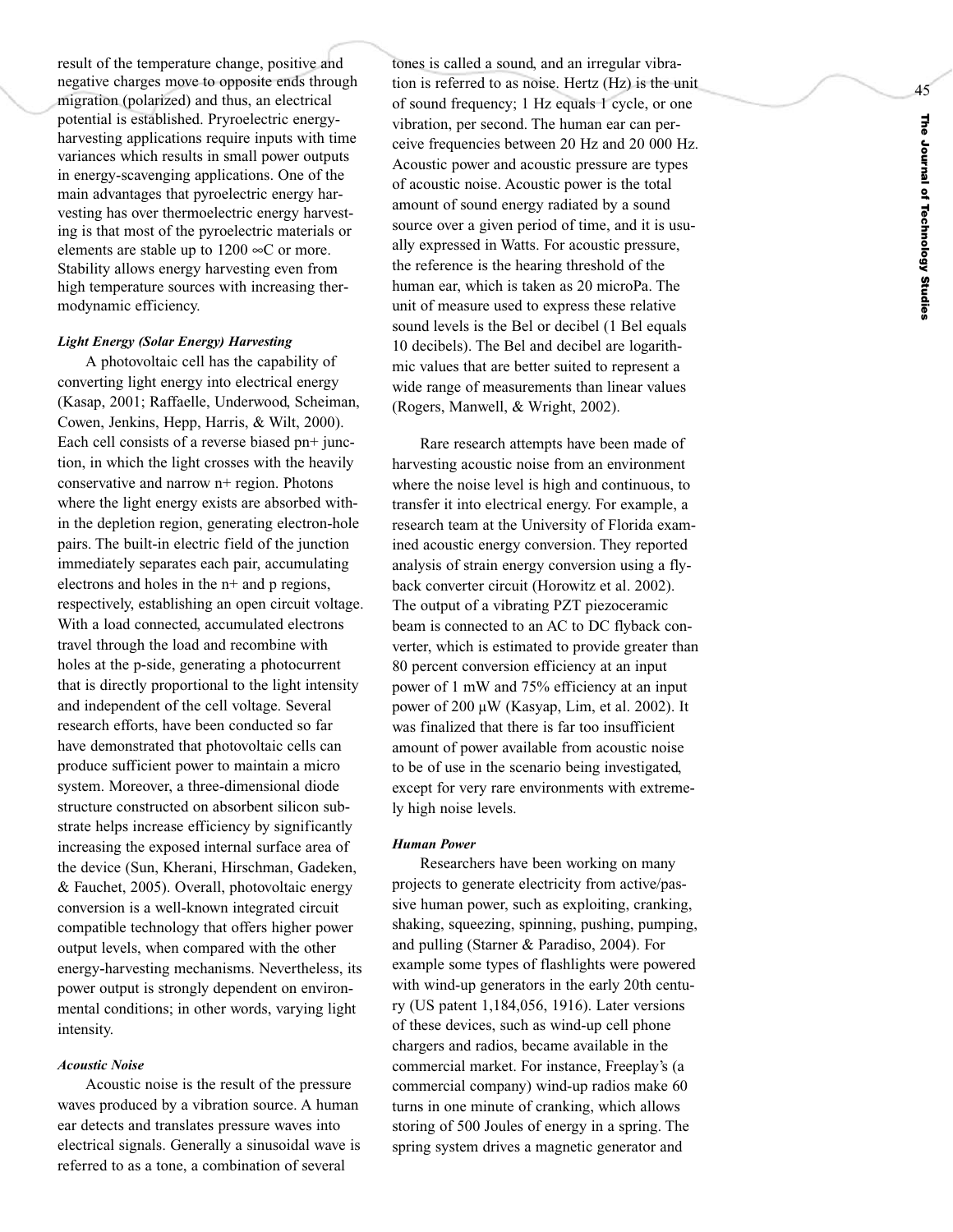efficiently produces enough power for about an hour of play.

A battery-free wireless remote control for Zenith televisions was another human-powered device. The design, called "Space Commander", was introduced by Robert Adler in 1956. The system consisted of a set of buttons that hit aluminum material to produce ultrasound. The produced ultrasound energy was decoded at the television to turn it on, change channels and mute the volume (Adler, Desmares, & Spracklen, 1982). Adler's "Space Commander" design was then replaced by the active infrared remote controls and is being used in many current remote control systems.

Another similar architecture, developed by Paradiso and Feldmeier (2001) is a piezoelectric element, which was comprised of a resonantly matched transformer and conditioning electronics. This system was actuated when hit by a button, and it produced about 1mJ at 3V per 15N push. The generated po wer was enough to run a digital encoder and radio that was able to transmit over 50 feet. Materials used for this device were off-the-shelf components, which enabled placing compact digital controllers independently without any battery or wire maintenance.

An average human body burns approximately 10.5 MJ every day, which is equal to about 121W of power dissipation. Power dissipation occurs in the average human body either actively or passively in daily life motions, making the human body and motions an attractive ambient energy source. Researchers have proposed and conducted several studies to capture power from the human body. For example Starner has researched and investigated some of these energy- harvesting techniques to power wearable electronics (Starner, 1996). MIT researchers considered these studies and sug gested that the most reliable and exploitable energy source occurs at the foot during heel strikes when running or walking (Shenck & Paradiso, 2001). This research initiated the development of piezoelectric shoe inserts capa ble of producing an average of 330  $\mu$ W/cm2 while an average person is walking. The first application of shoe inserts was to power a low po wer wireless transcei ver mounted to the shoe soles. The ongoing research efforts mostly focused on how to get power from the shoe, where the power is generated, to the point of interest or application. Such sources of power

are considered as passive power sources in that the person is not required to put extra effort to generate power because power generation occurs while the person is doing regular daily activities, such as walking or running. Another group of power generators can be classified as active human-powered energy scavengers. These types of generators require the human to perform an action that is not part of the normal human performance. For instance, Freeplay has self-powered products that are powered by a constantforce spring that the user must wind up to operate the device (FreePlay Energy, 2007). These types of products are very useful because of their battery-free systems.

For an RFID (Radio frequency identification) tag or other wireless device worn on the shoe, the piezoelectric shoe insert offers a good solution. However, the application space for such devices is extremely limited, and as mentioned previously, they are not very applicable to some of the low-powered devices, such as wireless sensor networks. Active human power, which requires the user to perform a specific power-generating motion, is common and may be referred to separately as active human-powered systems (Roundy, 2003).

# **Conclusion**

In conclusion, se veral currently developed, and overlooked ideas and options exist, and these can provide new energy resources to portable or wireless electronics devices within the energy-harvesting systems. The possibility of overall dependence on ambient energy resources may remove some constraints required by the limited reliability of standard batteries. Ambient energy harvesting can also provide an extended lifespan and support to conventional electronics systems. Students involved in this paper learned different ambient energy-harvesting, conversion, and storage systems. Students agreed to start a new research identify various ambient energy sources and design unique energy-harvesting systems.

*Dr. Faruk Yildiz is an assistant professor in the Department of Agricultural and Industrial Sciences at Sam Houston State University, Huntsville Texas. He is a Member-at-large of Epsilon Pi Tau.*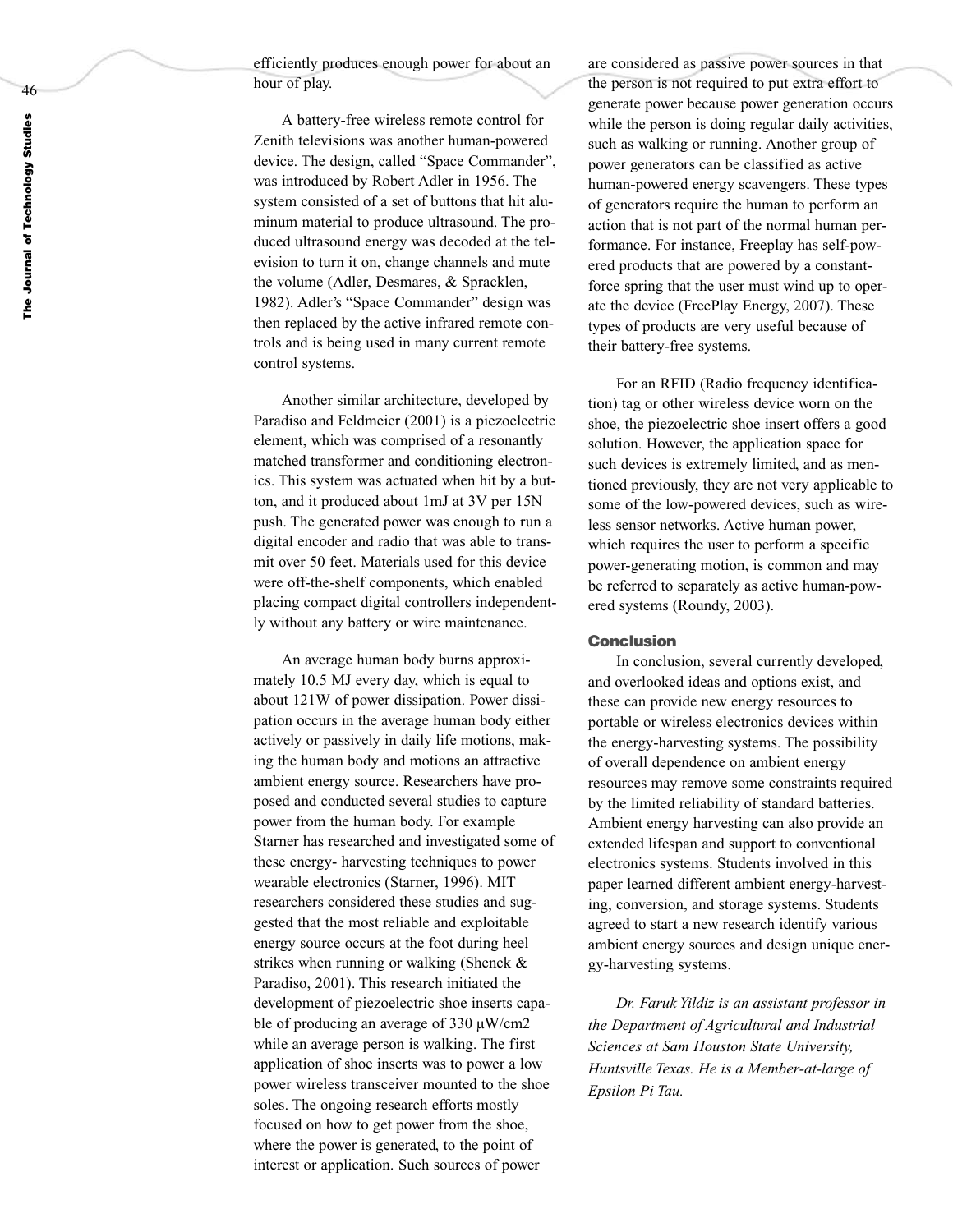# 47 **Fhe Journal of Technology Studies The Journal** <u>ዒ</u> **Technology**

# **References**

- Adler, R., Desmares, P., & Spracklen, J. (1982). Ultrasonic remote control for home receivers, IEEE Trans. *Consumer Electronics*, 28 (1), 123–128.
- Amirtharajah, R., & Chandrakasan, A. P. (1998). Self-powered signal processing using vibrationbased power generation. *IEEE Journal of Solid-State Circuits, 33* (5), 687-695.
- DiSalvo, F. J. (1999). Thermoelectric cooling and power generation. *Science, 285,* 703-706.
- FreePlay energy, (2007). Retrieved October 5, 2009, from http://www.freeplayenergy.com/products.
- Holmes, A. S. (2004). *Axial-flow microturbine with electromagnetic generator: Design, CFD simulation, and prototype demonstration. Proceedings of 17th IEEE International Micro Electro Mechanical Systems Conf.* (MEMS 04), IEEE Press, 568–571.
- Horowitz, S., Kasyap, A., Liu, F., Johnson, D., Nishida, T., Ngo, K., Sheplak, M., & Cattafesta, L. (2002). *Technology development for self-powered sensors. Proceedings of 1st Flow Control Conference, St Louis.*
- Kasap, S.O. (2001). *Optoelectronics and photonics: Principles and practices,* New Jersey: Prentice-Hall.
- Kasyap, A., Lim, J. S., Johnson, D., Horowitz, S., Nishida, T., Ngo, K., Sheplak, M., & Cattafesta, L. (2002). Energy reclamation from a vibrating piezoceramic composite beam. *Proceedings of 9th Int. Conference on Sound and Vibration, Orlando.*
- Kulah, H., & Najafi, K. (2004). An electromagnetic micro power generator for low-frequency environmental vibrations. *17th IEEE International Conference on Micro Eletro Mechanical Systems (MEMS),* 237-240.
- Lang, S. B. (2005). Pyroelectricity: From ancient curiosity to modern imaging tool. Changes in the net dipole moment of certain materials form the basis for a broad range of IR detectors. Retrieved October 5, 2009, from http://www.physicstoday.org/vol-58/iss-8/p31.html
- Marzencki, M. (2005). *Vibration energy scavenging.* European Commission research Project VIBES (IST-1-507911) of the 6th STREP Framework Program.
- Meninger, S., Mur-Miranda, J. O., Amirtharajah, R., Chandrakasan, A. P., & Lang, J. H. (2001). Vibration-to-electric energy conversion. *IEEE Transactions on Very Large Scale Integration (VLSI) Systems, 9* (1), 64-76.
- Mitcheson, P. D., Green, T. C., Yeatman, E. M., & Holmes, A. S. (2004). *Analysis of optimized microgenerator architectures for self-powered ubiquitous computers.* Imperial College of Science Technology and Medicine. Exhibition Road, London, SW7 2BT.
- Mikami, S., Tetsuro, M., Masahiko, Y., & Hiroko, O. (2005). *A wireless-Interface SoC powered by energy harvesting for short-range data communication.* IEEE 0-7803-9162-4/05 2005.
- Paradiso, J., & Feldmeier, M. (2001). *A compact, wireless, self-powered pushbutton controller.* ubicomp: Ubiquitous Computing.
- Pacific Northwest National Laboratory (PNNL). Available technologies (2007). Patent Pending, Battelle Number(s): 12398-E, 13664-B, Retrieved October 6, 2009, from http://availabletechnologies.pnl.gov/technology.asp?id=85
- Pescovitz, D. (2002). The power of small technology. *Smalltimes, 2* (1).
- Rabaey, J. M., Ammer, M. J., Da Silva Jr, J. L., Patel, D., & Roundy, S. (2000). Picoradio supports ad hoc ultra-low power wireless networking. *IEEE Computer,* pp. 42–48.
- Raffaelle, R., Underwood, J., Scheiman, D., Cowen, J., Jenkins, P., Hepp, A. F., Harris J., & Wilt, D. M. (2000). Integrated solar power systems. *28th IEEE Photovoltaic Specialists Conference,* 1370- 1373.
- Roundy, S. J. (2003). *Energy scavenging for wireless sensor nodes with a focus on vibration to electricity Conversion.* A dissertation, The University of California, Berkeley.
- Roundy, S., Steingart, D., Fréchette, L., Wright, P. K., & Rabaey, J. (2004). Power sources for wireless networks. *Proceedings of 1st European Workshop on Wireless Sensor Networks* (EWSN '04), Berlin, Germany.